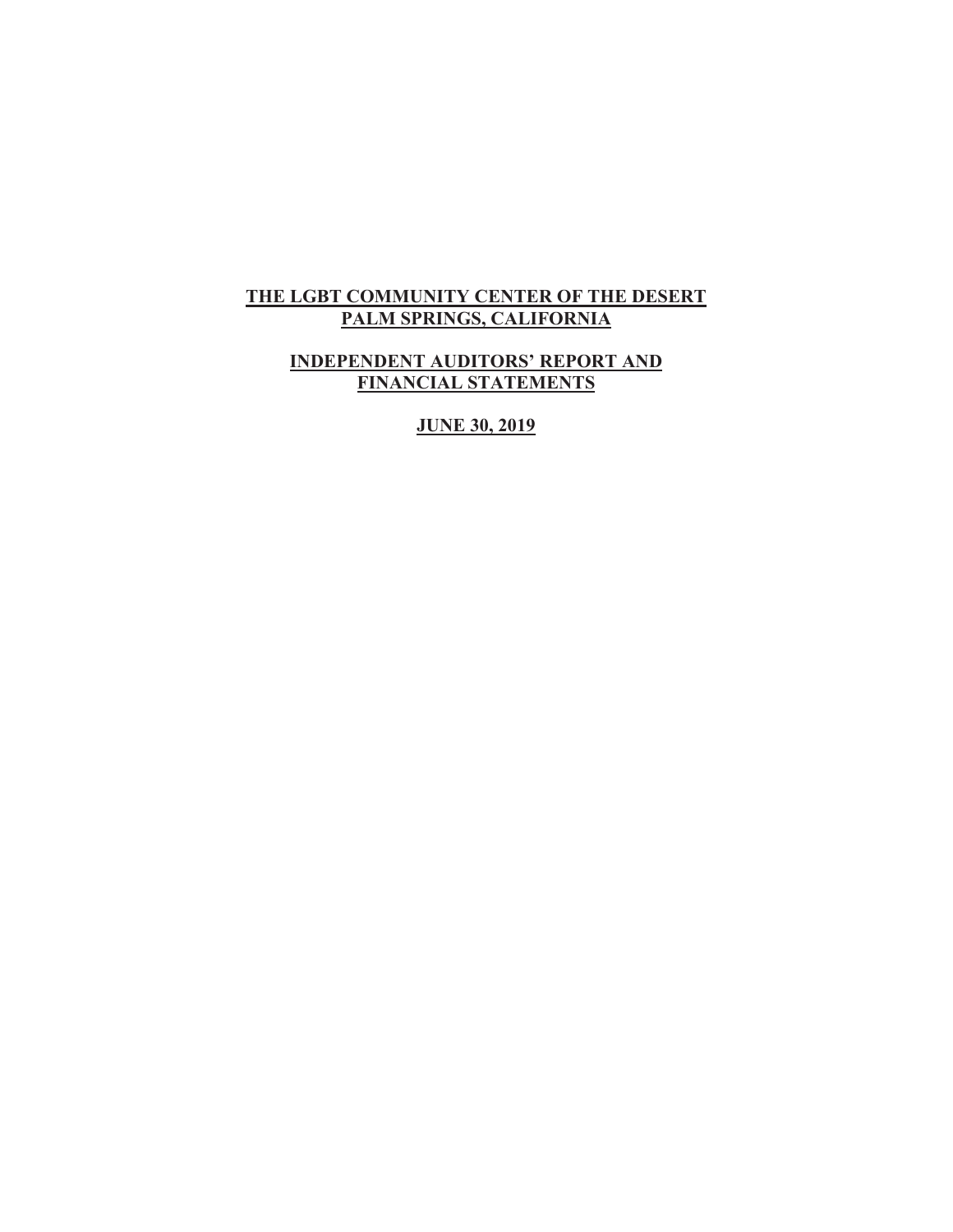

LUND & GUTTRY LLP / CERTIFIED PUBLIC ACCOUNTANTS 36917 COOK STREET . SUITE 102 . PALM DESERT, CALIFORNIA 92211 Telephone (760) 568-2242 · Fax (760) 346-8891 www.lundandguttry.com

### **INDEPENDENT AUDITORS' REPORT**

**Board of Directors** The LGBT Community Center of the Desert Palm Springs, California

### **Report on the Financial Statements**

We have audited the accompanying financial statements of The LGBT Community Center of the Desert (a nonprofit organization), which comprise the statement of financial position as of June 30, 2019, and the related statements of activities, functional expenses, and cash flows for the year then ended, and related notes to the financial statements.

### **Management's Responsibility for the Financial Statements**

Management is responsible for the preparation and fair presentation of these financial statements in accordance with accounting principles generally accepted in the United States of America; this includes the design, implementation, and maintenance of internal control relevant to the preparation and fair presentation of financial statements that are free from misstatement, whether due to fraud or error.

### **Auditor's Responsibility**

Our responsibility is to express an opinion on these financial statements based on our audit. We conducted our audit in accordance with auditing standards generally accepted in the United States of America. Those standards require that we plan and perform the audit to obtain reasonable assurance about whether the financial statements are free from material misstatement.

An audit involves performing procedures to obtain audit evidence about the amounts and disclosures in the financial statements. The procedures selected depend on the auditor's judgment, including the assessment of the risks of material misstatement of the financial statements, whether due to fraud or error. In making those risk assessments, the auditor considers internal control relevant to the entity's preparation and fair presentation of the financial statements in order to design audit procedures that are appropriate in the circumstances, but not for the purpose of expressing an opinion on the effectiveness of the entity's internal control. Accordingly, we express no such opinion. An audit also includes evaluating the appropriateness of accounting policies used and the reasonableness of significant accounting estimates made by management, as well as evaluating the overall presentation of the financial statements.

We believe that the audit evidence we have obtained is sufficient and appropriate to provide a basis for our audit opinion.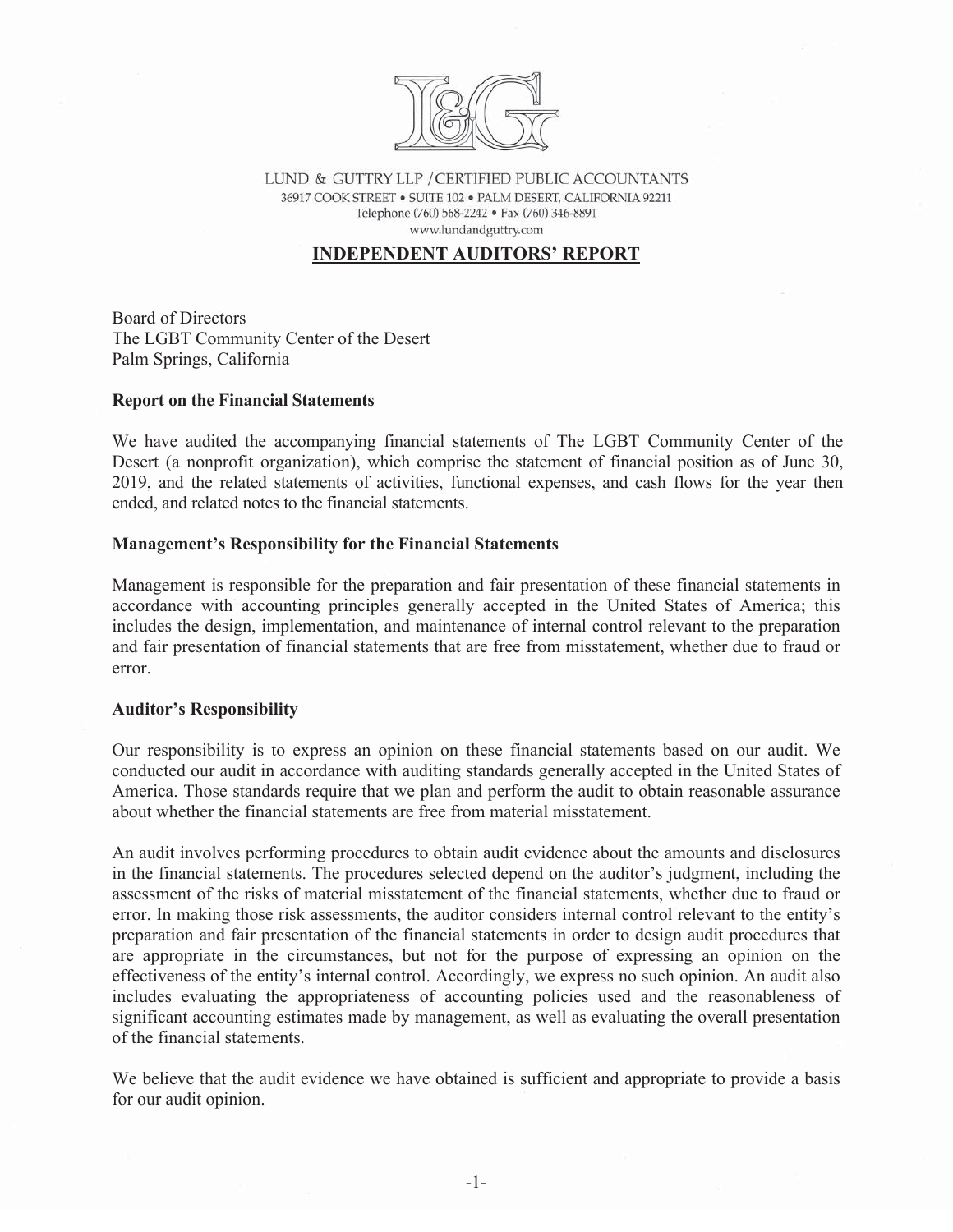**Independent Auditors' Report** (continued)

### Opinion

In our opinion, the financial statements referred to above present fairly, in all material respects, the financial position of The LGBT Community Center of the Desert as of June 30, 2019 and the changes in net assets and its cash flows for the year then ended in conformity with accounting principles generally accepted in the United States of America.

### **Report on Summarized Comparative Information**

We have previously audited the Center's 2018 financial statements, and we expressed an unmodified opinion on those audited financial statements in our report dated October 15, 2018. In our opinion, the summarized comparative information presented herein as of and for the year ended June 30, 2018 is consistent, in all material respects, with the audited financial statements from which it has been derived.

Sund & Huttry

January 21, 2020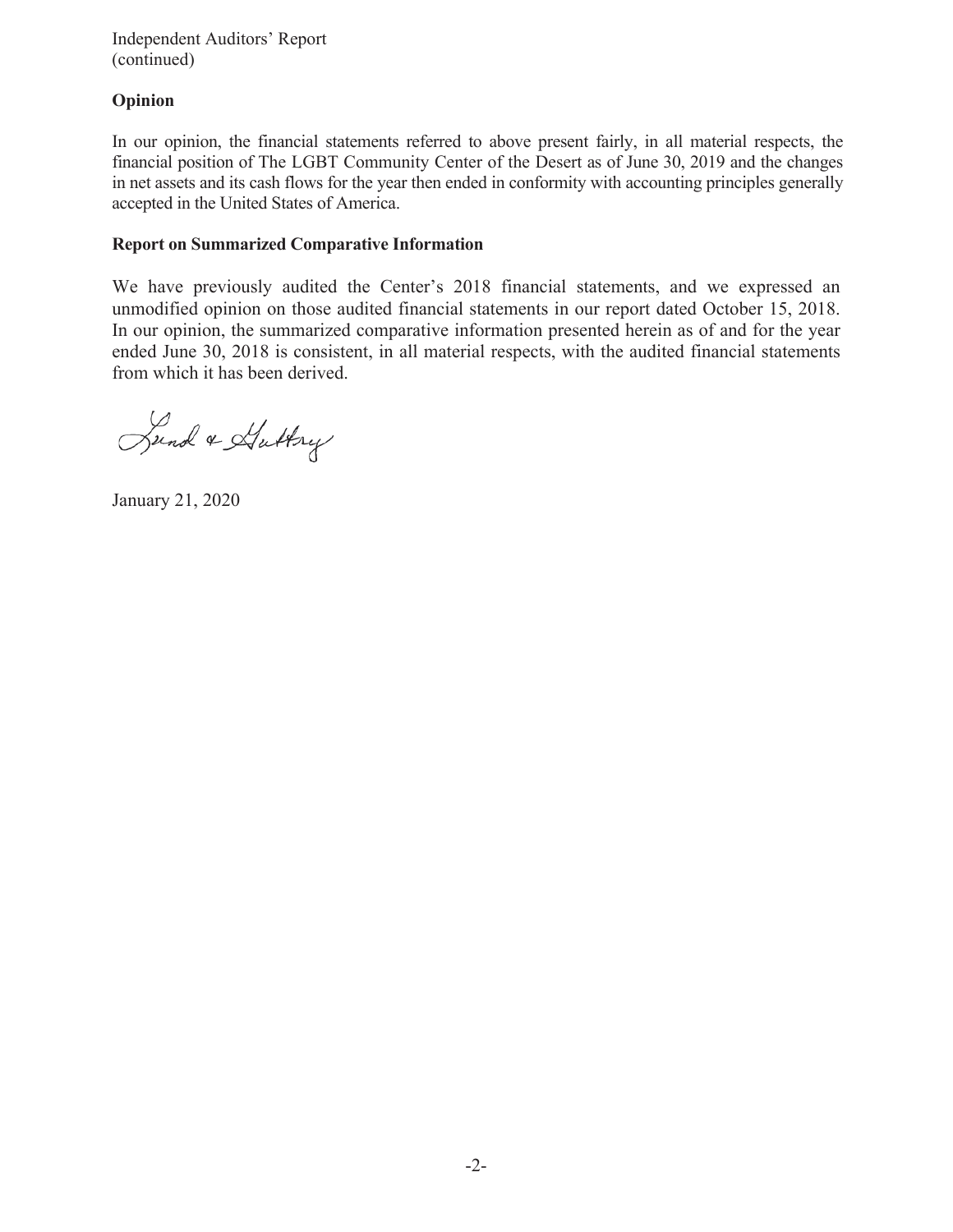# **STATEMENT OF FINANCIAL POSITION JUNE 30, 2019**

## **WITH COMPARATIVE TOTALS FOR JUNE 30, 2018**

### **ASSETS**

|                                               |                 | 2018<br>(Memorandum |
|-----------------------------------------------|-----------------|---------------------|
|                                               | 2019            | Only)               |
| <b>CURRENT ASSETS</b>                         |                 |                     |
| Cash and cash equivalents                     | \$<br>1,610,658 | \$<br>1,400,011     |
| Cash and cash equivalents - restricted        | 488,541         | 274,807             |
| Receivables                                   | 11,630          | 10,122              |
| Prepaid expenses and other assets             | 38,904          | 21,654              |
| Total current assets                          | 2,149,733       | 1,706,594           |
| PROPERTY AND EQUIPMENT                        |                 |                     |
| Furniture and equipment                       | 159,633         | 157,357             |
| Leasehold improvements                        | 1,028,288       | 1,020,166           |
| Vehicles                                      | 27,913          | 27,913              |
| Construction in progress                      | 8,068           |                     |
|                                               | 1,223,902       | 1,205,436           |
| Less accumulated depreciation                 | (698, 054)      | (460, 795)          |
| Total property and equipment                  | 525,848         | 744,641             |
| <b>TOTAL ASSETS</b>                           | \$<br>2,675,581 | 2,451,235<br>\$     |
| <b>LIABILITIES AND NET ASSETS</b>             |                 |                     |
| <b>CURRENT LIABILITIES</b>                    |                 |                     |
| Accounts payable                              | \$<br>4,386     | \$<br>3,350         |
| Accrued payroll and vacation                  | 60,369          | 50,072              |
| Deferred revenue                              | 76,000          | 15,500              |
| Total current liabilities                     | 140,755         | 68,922              |
| <b>NET ASSETS</b>                             |                 |                     |
| Without donor restrictions                    | 785,951         | 1,052,506           |
| Without donor restrictions - board designated | 1,260,334       | 1,055,000           |
| With donor restrictions                       | 488,541         | 274,807             |
| Total net assets                              | 2,534,826       | 2,382,313           |
| <b>TOTAL LIABILITIES AND NET ASSETS</b>       | 2,675,581<br>\$ | 2,451,235<br>\$     |

(The accompanying notes are an integral part of these financial statements)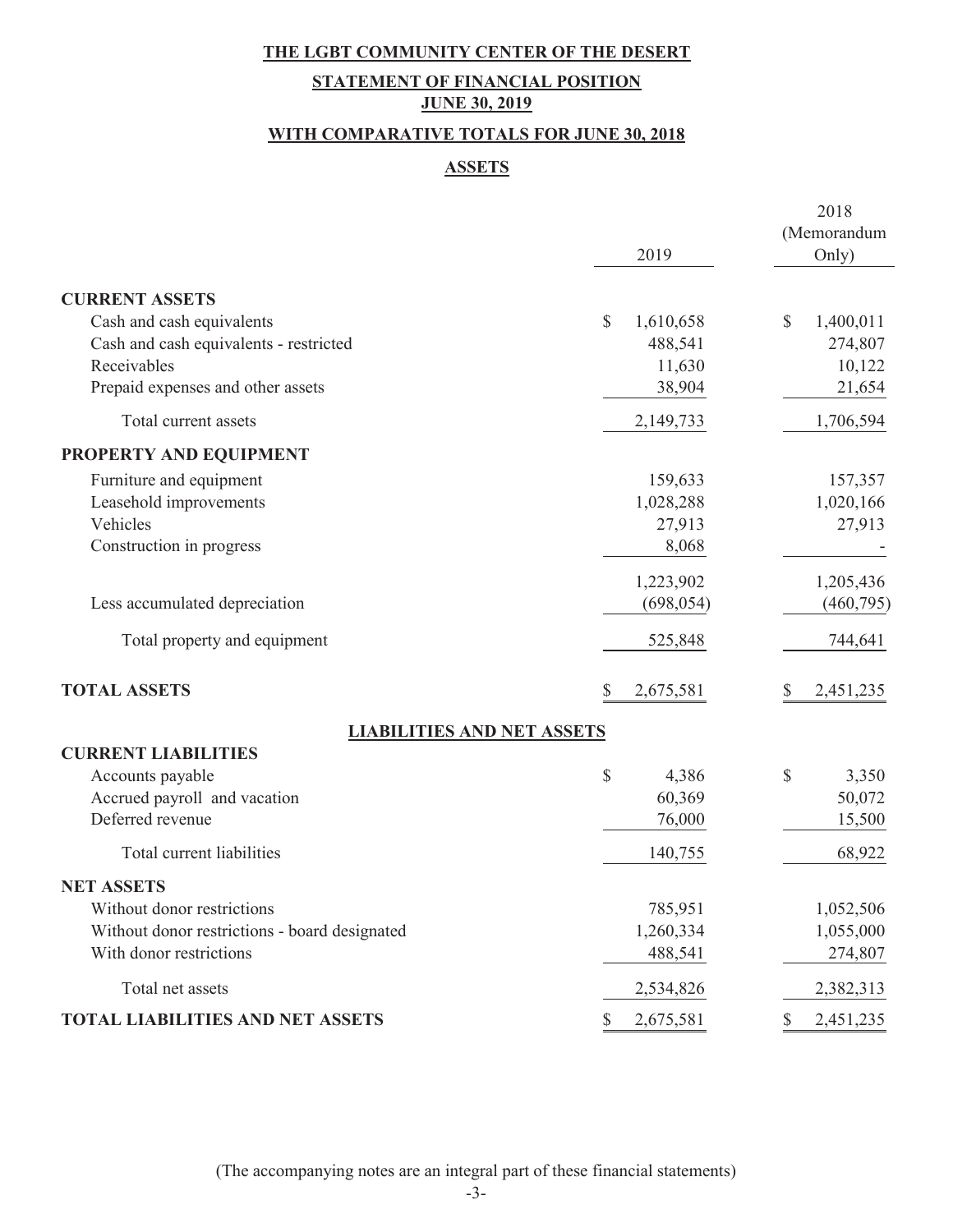### **STATEMENT OF ACTIVITIES FOR THE YEAR ENDED JUNE 30, 2019**

### **WITH COMPARATIVE TOTALS FOR THE YEAR ENDED JUNE 30, 2018**

|                                          |              |                      |    | 2019         |             |    | 2018        |
|------------------------------------------|--------------|----------------------|----|--------------|-------------|----|-------------|
|                                          |              | <b>Without Donor</b> |    | With Donor   |             |    | (Memorandum |
|                                          |              | Restrictions         |    | Restrictions | Total       |    | Only)       |
| <b>SUPPORT AND REVENUES</b>              |              |                      |    |              |             |    |             |
| Contributions                            | $\mathbb{S}$ | 780,280              | S. | 230,778      | 1,011,058   | S. | 1,883,663   |
| Grants                                   |              | 274,956              |    |              | 274,956     |    | 224,587     |
| Memberships                              |              | 70,930               |    |              | 70,930      |    | 67,785      |
| Program income and other                 |              | 125,572              |    |              | 125,572     |    | 112,480     |
| Special events                           |              | 626,597              |    |              | 626,597     |    | 629,111     |
| Net assets released from restrictions    |              | 17,044               |    | (17,044)     |             |    |             |
| <b>TOTAL SUPPORT AND REVENUE</b>         |              | 1,895,379            |    | 213,734      | 2,109,113   |    | 2,917,626   |
| <b>EXPENSES</b>                          |              |                      |    |              |             |    |             |
| Program services                         |              | 1,404,964            |    |              | 1,404,964   |    | 1,261,136   |
| General and administrative               |              | 241,162              |    |              | 241,162     |    | 215,783     |
| Fundraising expense                      |              | 310,474              |    |              | 310,474     |    | 283,054     |
| <b>TOTAL EXPENSES</b>                    |              | 1,956,600            |    |              | 1,956,600   |    | 1,759,973   |
| <b>INCREASE (DECREASE) IN NET ASSETS</b> |              | (61, 221)            |    | 213,734      | 152,513     |    | 1,157,653   |
| NET ASSETS, BEGINNING OF YEAR            |              | 2,107,506            |    | 274,807      | 2,382,313   |    | 1,224,660   |
| NET ASSETS, END OF YEAR                  |              | 2,046,285            | \$ | 488,541      | \$2,534,826 |    | 2,382,313   |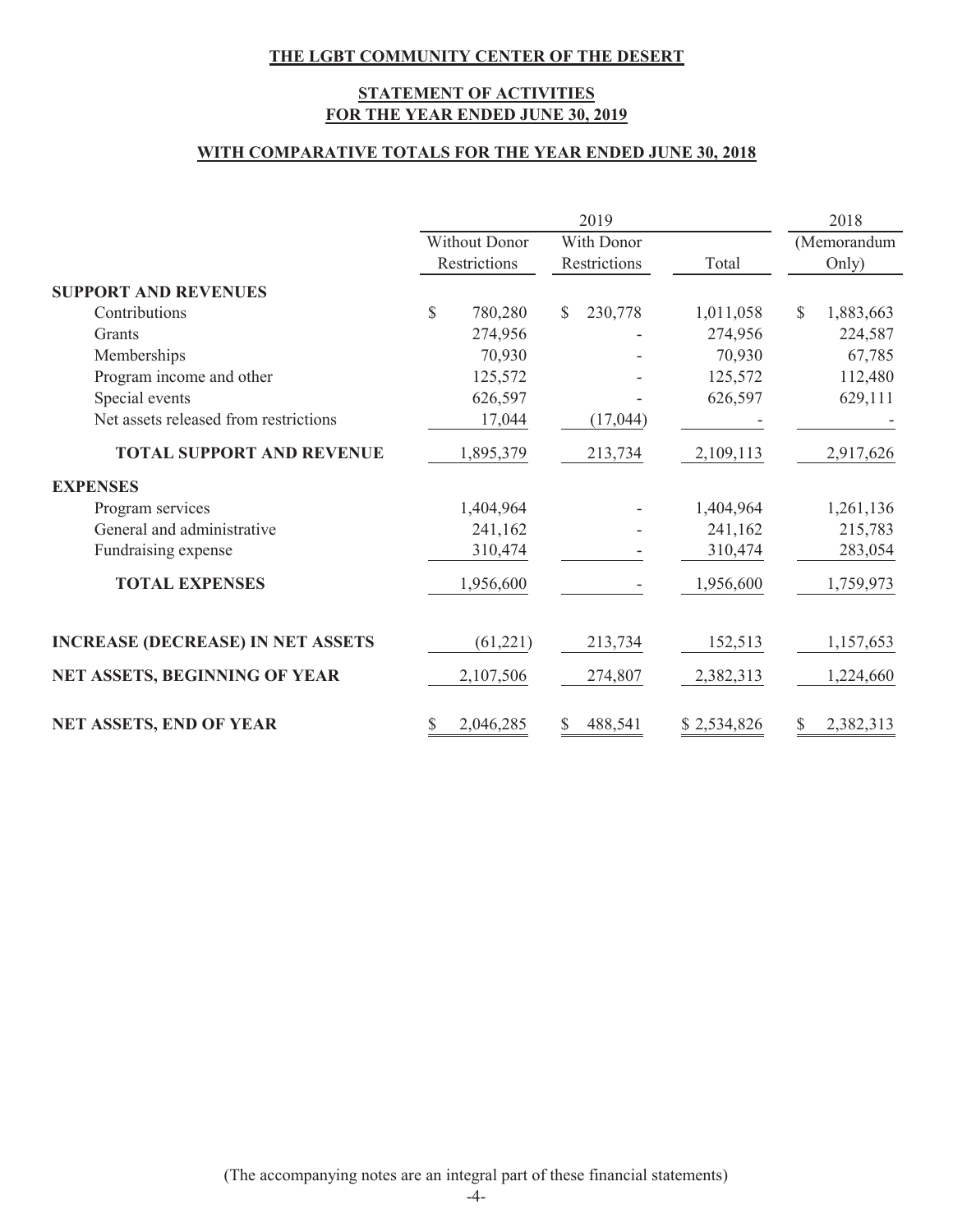| ֧֧֧֧֧֧ׅ֧ׅ֧֧ׅ֧֧֧֛֧֛֛֪֧֛֪ׅ֧֚֚֚֚֚֚֚֚֚֚֚֚֚֚֚֚֚֚֚֚֚֚֚֚֚֚֚֚֡֝֓֝֓֝֟֓֝֓֝֓֜֜֓֝֓֜֝֓֝֓֝֓֝֓                                                                                                                                                      |  |
|--------------------------------------------------------------------------------------------------------------------------------------------------------------------------------------------------------------------------------------|--|
| <b>EXPLANA EXPERIENCE AND RESERVANCES AND RESERVED FOR A SECTION AND RESERVED FOR A SECTION AND RESERVED FOR A SECTION AND RESPONSE TO A SECTION AND RESPONSE TO A SECTION AND RESPONSE TO A SECTION AND RESPONSE TO A SECTION A</b> |  |
| .<br>[                                                                                                                                                                                                                               |  |

# **STATEMENT OF FUNCTIONAL EXPENSES STATEMENT OF FUNCTIONAL EXPENSES** FOR THE YEAR ENDED JUNE 30, 2019 **FOR THE YEAR ENDED JUNE 30, 2019**

# WITH COMPARATIVE TOTALS FOR THE YEAR ENDED JUNE 30, 2018 **WITH COMPARATIVE TOTALS FOR THE YEAR ENDED JUNE 30, 2018**

|                           |             |          | 2019           |          |             |   |             |          | 2018        |  |
|---------------------------|-------------|----------|----------------|----------|-------------|---|-------------|----------|-------------|--|
|                           | Program     |          | General and    |          |             |   |             |          | (Memorandum |  |
|                           | Services    |          | Administrative |          | Fundraising |   | Totals      |          | On(y)       |  |
|                           |             |          |                |          |             |   |             |          |             |  |
| Accounting                | ↔           | $\Theta$ | 9,200          | $\Theta$ |             | ↔ | 9,200       | $\Theta$ | 8,750       |  |
| Communications            | 12,036      |          | 3,009          |          |             |   | 15,045      |          | 16,371      |  |
| Depreciation              | 213,534     |          | 23,725         |          |             |   | 237,259     |          | 228,144     |  |
| Equipment and maintenance | 16,543      |          | 4,136          |          |             |   | 20,679      |          | 13,746      |  |
| Event expense             |             |          |                |          | 310,474     |   | 310,474     |          | 283,054     |  |
| Insurance                 | 64,761      |          | 7,195          |          |             |   | 71,956      |          | 74,667      |  |
| Miscellaneous             | 10,088      |          | 2,522          |          |             |   | 12,610      |          | 19,306      |  |
| Office expense            | 21,527      |          | 5,382          |          |             |   | 26,909      |          | 28,349      |  |
| Payroll taxes             | 59,479      |          | 10,496         |          |             |   | 69,975      |          | 58,988      |  |
| Postage and printing      | 2,161       |          | 540            |          |             |   | 2,701       |          | 2,837       |  |
| Professional services     | 46,526      |          | 11,631         |          |             |   | 58,157      |          | 37,239      |  |
| Rent                      | 106,588     |          | 11,843         |          |             |   | 118,431     |          | 101,347     |  |
| Retirement plan           | 12,111      |          | 2,137          |          |             |   | 14,248      |          | 12,989      |  |
| Salaries                  | 769,404     |          | 135,777        |          |             |   | 905,181     |          | 793,271     |  |
| Supplies                  | 34,224      |          | 8,555          |          |             |   | 42,779      |          | 41,455      |  |
| Telephone                 | 7,308       |          | 1,827          |          |             |   | 9,135       |          | 10,260      |  |
| Utilities                 | 28,675      |          | 3,186          |          |             |   | 31,861      |          | 29,200      |  |
| TOTAL FUNCTIONAL SERVICES | \$1,404,964 | S        | 241,162        | Ø        | 310,474     |   | \$1,956,600 | S        | 1,759,973   |  |

(The accompanying notes are an integral part of these financial statements) (The accompanying notes are an integral part of these financial statements)

 $\mathbf l$ 

-5-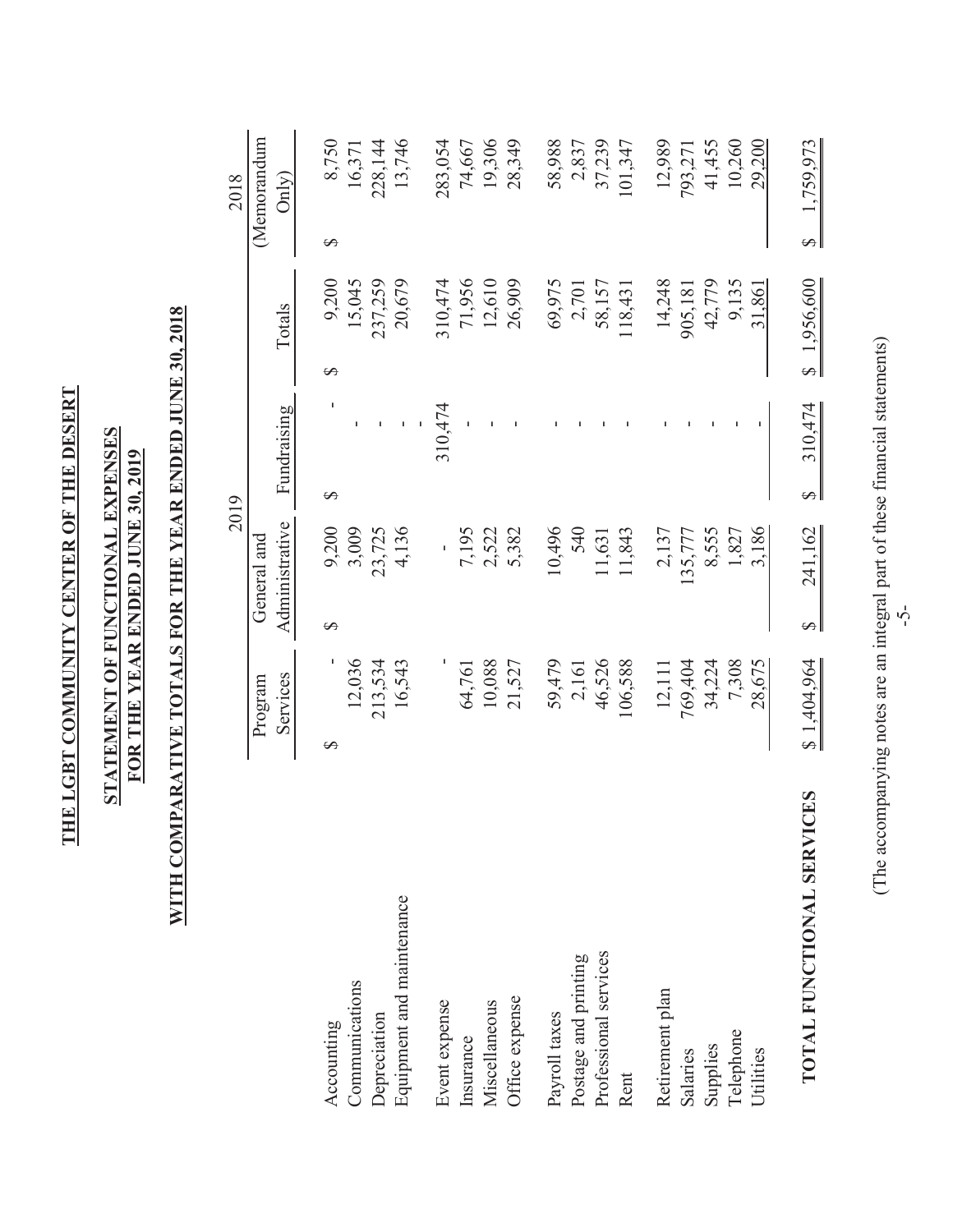### **STATEMENT OF CASH FLOWS FOR THE YEAR ENDED JUNE 30, 2019**

### **WITH COMPARATIVE TOTALS FOR THE YEAR ENDED JUNE 30, 2018**

|                                                                                                 | 2019          | 2018<br>(Memorandum<br>Only) |
|-------------------------------------------------------------------------------------------------|---------------|------------------------------|
| <b>CASH FLOWS FROM OPERATING ACTIVITIES</b>                                                     |               |                              |
| Increase in net assets                                                                          | \$<br>152,513 | \$<br>1,157,653              |
| Adjustment to reconcile increase in net assets to net cash<br>provided by operating activities: |               |                              |
| Depreciation                                                                                    | 237,259       | 228,144                      |
| (Increase) decrease in opertating assets:                                                       |               |                              |
| Receivables                                                                                     | (1,508)       | 23,712                       |
| Prepaid expense and other assets                                                                | (17,250)      | (2,322)                      |
| Increase (decrease) in operating liabilities:                                                   |               |                              |
| Accounts payable                                                                                | 1,036         | 1,263                        |
| Accrued payroll and vacation                                                                    | 10,297        | (1, 494)                     |
| Deferred revenue                                                                                | 60,500        | 2,610                        |
| Total adjustments                                                                               | 290,334       | 251,913                      |
| Net cash provided by operating activities                                                       | 442,847       | 1,409,566                    |
| <b>CASH FLOWS FROM INVESTING ACTIVITIES</b>                                                     |               |                              |
| Purchase of property and equipment                                                              | (18, 466)     | (63, 186)                    |
| <b>NET INCREASE IN CASH</b>                                                                     | 424,381       | 1,346,380                    |
| <b>CASH AT BEGINNING OF YEAR</b>                                                                | 1,674,818     | 328,438                      |
| <b>CASH AT END OF YEAR</b>                                                                      | \$2,099,199   | 1,674,818<br>\$              |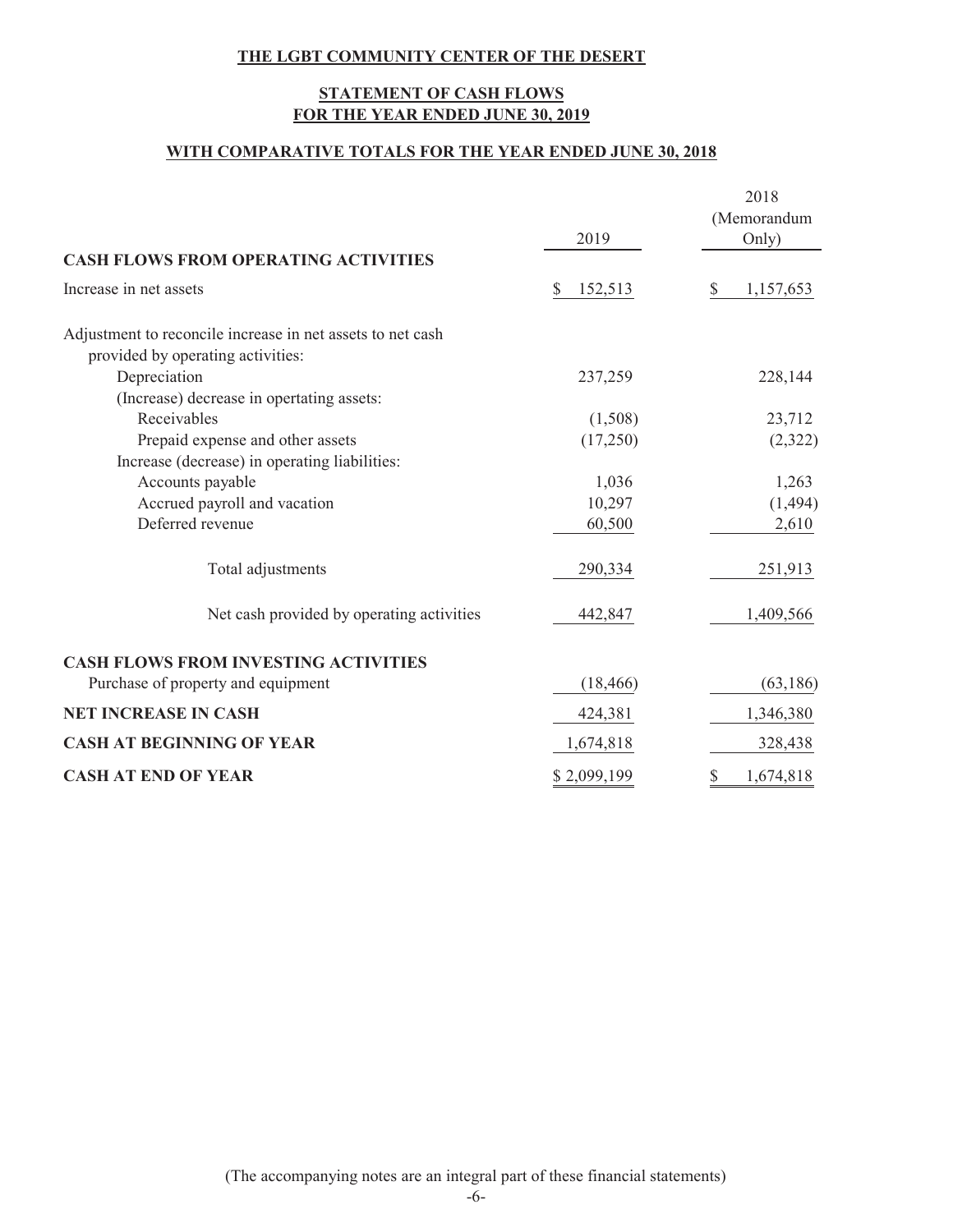### **NOTES TO FINANCIAL STATEMENTS**

### **JUNE 30, 2019**

# 1. SUMMARY OF SIGNIFICANT ACCOUNTING POLICIES

### Organization

The LGBT Community Center of the Desert (the Center) is a California non-profit public benefit corporation, was formed on September 22, 2000 for the purposed of providing outreach services to the lesbian, gay, bisexual and transgender (LGBT) community in the Coachella Valley. The Center provides social and recreational opportunities as well as referral services and programs to assist members of the LGBT community in maintaining independence and self-sufficiency. The LGBT Community Center of the Desert revenues come primarily from grants and donations from individuals and foundations.

### Estimates

The process of preparing financial statements in conformity with generally accepted accounting principles requires the use of estimates and assumptions regarding certain types of assets, liabilities, revenues and expenses. Such estimates primarily relate to unsettled transactions and events as of the date of the financial statements. Accordingly, upon settlement, actual results may differ from estimated amounts.

### Basis of Presentation

The accompanying financial statements have been prepared on the accrual basis of accounting in accordance with accounting principles generally accepted in the United States of America. Net assets and revenues, expenses, gains and losses are classified based on the existence or absence of donor-imposed restrictions. Accordingly, net assets of the Center and changes therein are classified and reported as follows:

### Net assets without donor restrictions

Net assets that are not subject to donor-imposed stipulations. The Board of Directors has designated \$1,260,334 at June 30, 2019 of net assets without donor restrictions for capacity building and program expansion purposes.

### Net assets with donor restrictions

Net assets subject to donor-imposed stipulations that may or will be met, either by actions of the Center and/or the passage of time. When a restriction expires, donor restricted net assets are reclassified to unrestricted net assets and reported in the statement of activities as net assets released from restrictions. Total net assets with donor restrictions of \$488,541 at June 30, 2019 consists of funds to be spent on property and equipment building projects.

### Cash Equivalents

For purposes of the statement of cash flows, the Center considers all highly liquid debt Instruments purchased with a maturity of three months or less to be cash equivalents. Cash and cash equivalents designated for long-term purposes or received with donor-imposed restrictions limiting its use to long-term purposes are not considered cash and cash equivalents for purposes of the statement of cash flows.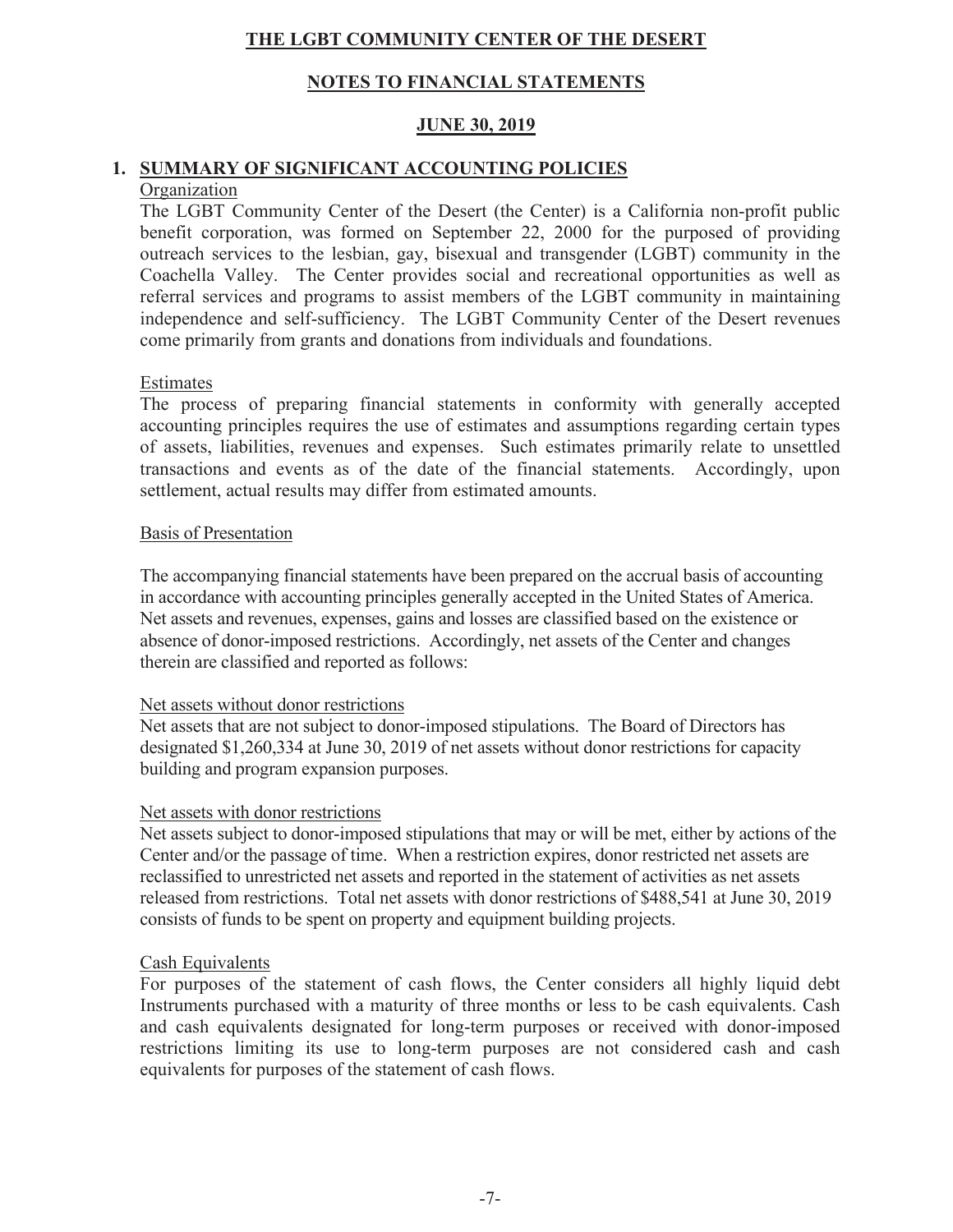### **NOTES TO FINANCIAL STATEMENTS**

### **JUNE 30, 2019**

# 1. SUMMARY OF SIGNIFICANT ACCOUNTING POLICIES (Continued)

### Property and Equipment

All acquisitions of property and equipment and all expenditures for repairs, maintenance, renewals, and betterments that materially prolong the useful lives of assets are capitalized. Property and equipment are carried at cost or, if donated, at the approximate fair value at the date of donation. Depreciation is computed using the straight-line method. Furniture and equipment are depreciated over their useful lives of five years. Leasehold improvements are depreciated over five years which is the term of the office lease agreement.

### Deferred Revenue

Income from ticket sales and sponsorships of special events is deferred and recognized the period in which the event occurs.

### **Donated Services**

A number of volunteers have donated approximately 11,400 hours and 10,400 hours in the Center's program service and fundraising campaigns during the years ended June 30, 2019 and 2018, respectively. These donated services are not reflected in the financial statements as no objective basis is available to measure the value. Directors and officers also make substantial contributions of time and expertise.

### **Expense Allocation**

Directly identifiable expenses are charged to programs and supporting services. Expenses related to more than one function are charged to programs and supporting services on the basis of management estimates. Management and general expenses include those expenses that are not directly identifiable with any other specific function but provide for the overall support and direction of the Center. Further descriptions are as follows:

### Health & Wellness Programs

The Center offers many ongoing health and wellness programs for the LGBT community in the Coachella Valley. These programs include health screenings, counseling and discussions on personal health.

### Education & Social Programs

The Center offers ongoing educational and social programs for the LGBT community in the Coachella Valley.

### Membership Development

Encompasses the identification, cultivation, and expansion of the Center's membership as a primary effort to promote community awareness and interaction.

### General and Administrative

Includes the functions necessary to maintain an equitable employment program; ensure an adequate working environment; provide coordination and articulation of the Center's program strategy; secure proper administrative functioning of the Board of Directors; maintain competent legal services for the program administration of the Center; and manage the financial and budgetary responsibilities of the Center.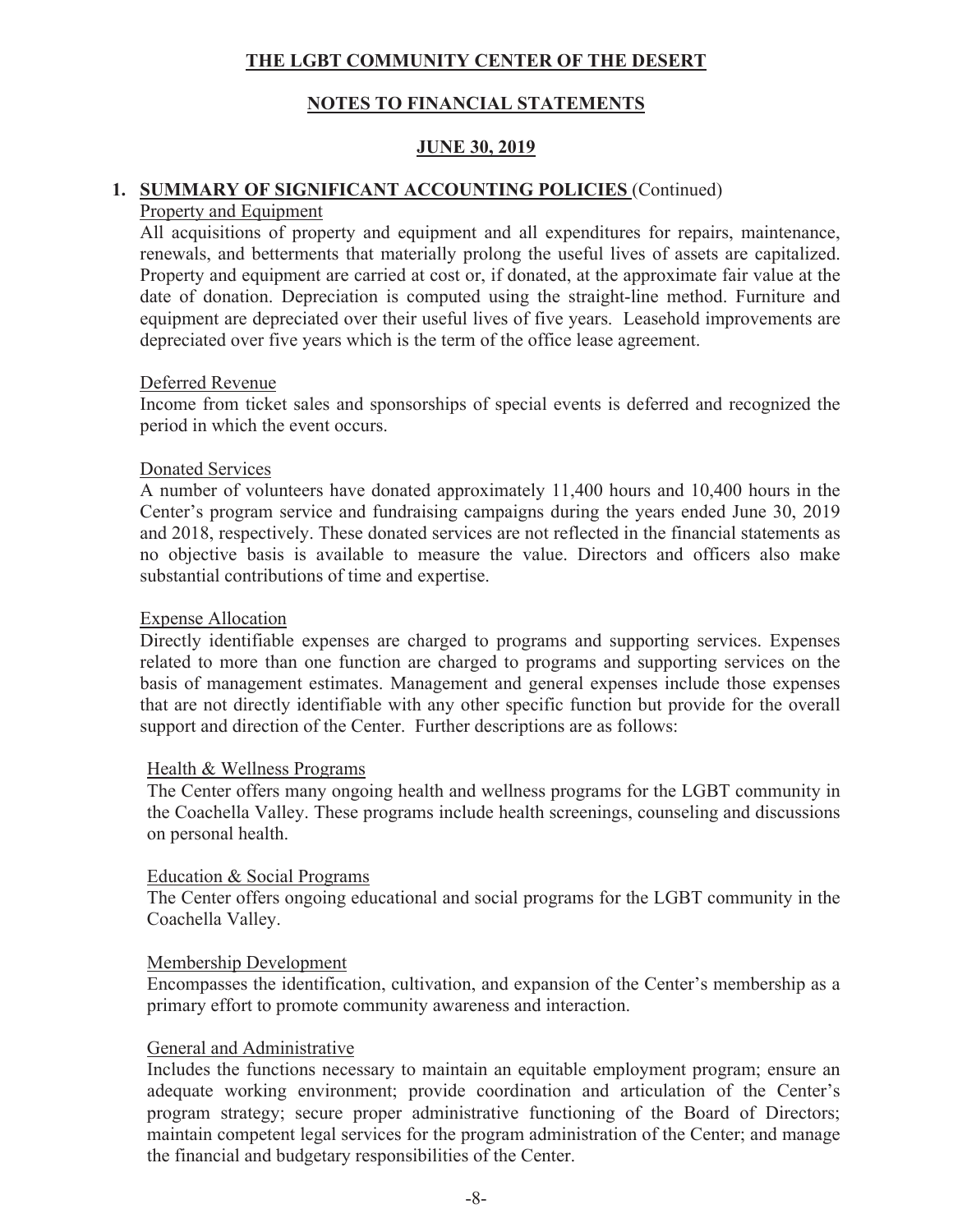### **NOTES TO FINANCIAL STATEMENTS**

### <u>JUNE 30, 2019</u>

### 1. SUMMARY OF SIGNIFICANT ACCOUNTING POLICIES (Continued) Fundraising

Provides the structure necessary to encourage and secure private financial support from individuals, foundations, and corporations.

### **Income Taxes**

The Center is exempt from federal income tax under Section  $501(c)(3)$  of the Internal Revenue Code and from state tax under Section 23701d of the California Revenue and Taxation Code. However, income from certain activities not directly related to the Center's tax-exempt purpose is subject to taxation as unrelated business income. In addition, the Center qualifies for the charitable contribution deduction under Section  $170(b)(1)(A)$  and has been classified as an organization other than a private foundation under Section  $509(a)(2)$ .

The Center believes that it has appropriate support for any tax positions taken, and as such, does not have any uncertain tax positions that are material to the financial statements.

The Center's Forms 990 Return of Organization Exempt from Income Tax are subject to examination by the IRS, generally for 3 years after they were filed. The Center's Form 199, California Exempt Organization Annual Information Return are subject to examination by the FTB, generally for 4 years after they were filed.

### Memorandum Totals

The financial statements include certain prior-year summarized comparative information in total but not by net asset class. Such information does not include sufficient detail to constitute a presentation in conformity with generally accepted accounting principles. Accordingly, such information should be read in conjunction with the Center's financial statements for the prior year, from which the summarized information was derived.

### 2. ADVERTISING

The Center uses advertising to promote its programs to the community it serves. The production costs are expensed the first time the advertising takes place. For the years ended June 30, 2019 and 2018, advertising costs were \$5,982 and \$7,371, respectively.

### 3. CONSTRUCTION IN PROGRESS

The Center has approved a building project to expand the Behavior Health Clinic. The total costs of the project are estimated to be \$900,000 and be completed by June 2020. Total construction in progress of \$8,068 at June 30, 2019 consists of initial architect costs.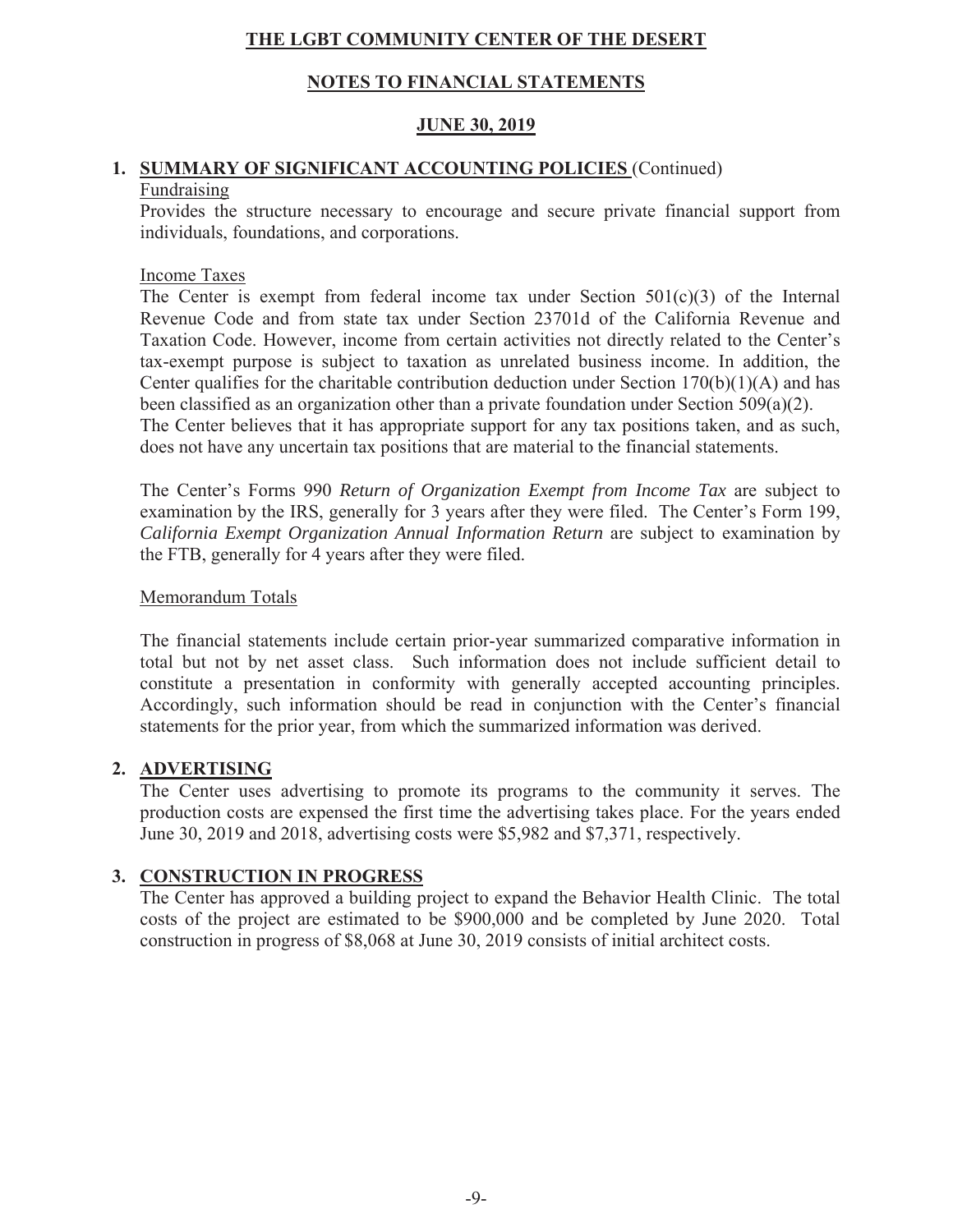### **NOTES TO FINANCIAL STATEMENTS**

### **JUNE 30, 2019**

### 4. OPERATING LEASES

The Center has two operating leases with initial terms in excess of one year. The Center currently leases their office space from July 2016 through June 2021 with two five year options available. The monthly rent ranges from \$8,325 - \$8,645 over the remainder of the lease term. The Center also leases its copier from July 2016 through June 2021 at \$209 per month.

Future minimum lease payments under these operating leases are:

| Year Ending    |          |         |
|----------------|----------|---------|
| <u>June 30</u> |          |         |
| 2020           | <b>S</b> | 104,616 |
| 2021           |          | 54,378  |
|                |          |         |
|                |          | 158,707 |

### 5. RETIREMENT PLAN

The Center adopted a defined contribution 401(k) plan July 1, 2016 covering all eligible employees. The Center has the discretion to match any employee contributions and make a profit sharing contribution. The Center made a 3% match of \$14,248 and \$12,989 on employees' contributions during the years ended June 30, 2019 and 2018, respectively.

### **6. CONCENTRATION OF CREDIT RISK**

The Center maintains the cash accounts at commercial banks. The accounts maintained at commercial banks are fully guaranteed by the FDIC up to \$250,000. Given the size and activity of the Center, account balances throughout the year may exceed the FDIC insured balances. The Center has not experienced any losses in such accounts and believes there is no significant credit risk relating to cash.

### 7. RELATED PARTY TRANSACTIONS

The Center receives professional consulting services from a member of the Board of Directors. The total payments made during the years ended June 30, 2019 and 2018 were \$6,000 for each year.

### 8. LIQUIDITY

The Center's financial assets available within one year of the Statement of Financial Position date for general expenditure are as follows:

| Cash        | \$1,610,658 |
|-------------|-------------|
| Receivables | 11,630      |
|             | \$1,622,288 |

The Center is committed to investing liquid assets conservatively. Cash for the property and equipment building projects is restricted for specific purposes and therefore, is not available for general expenditure.